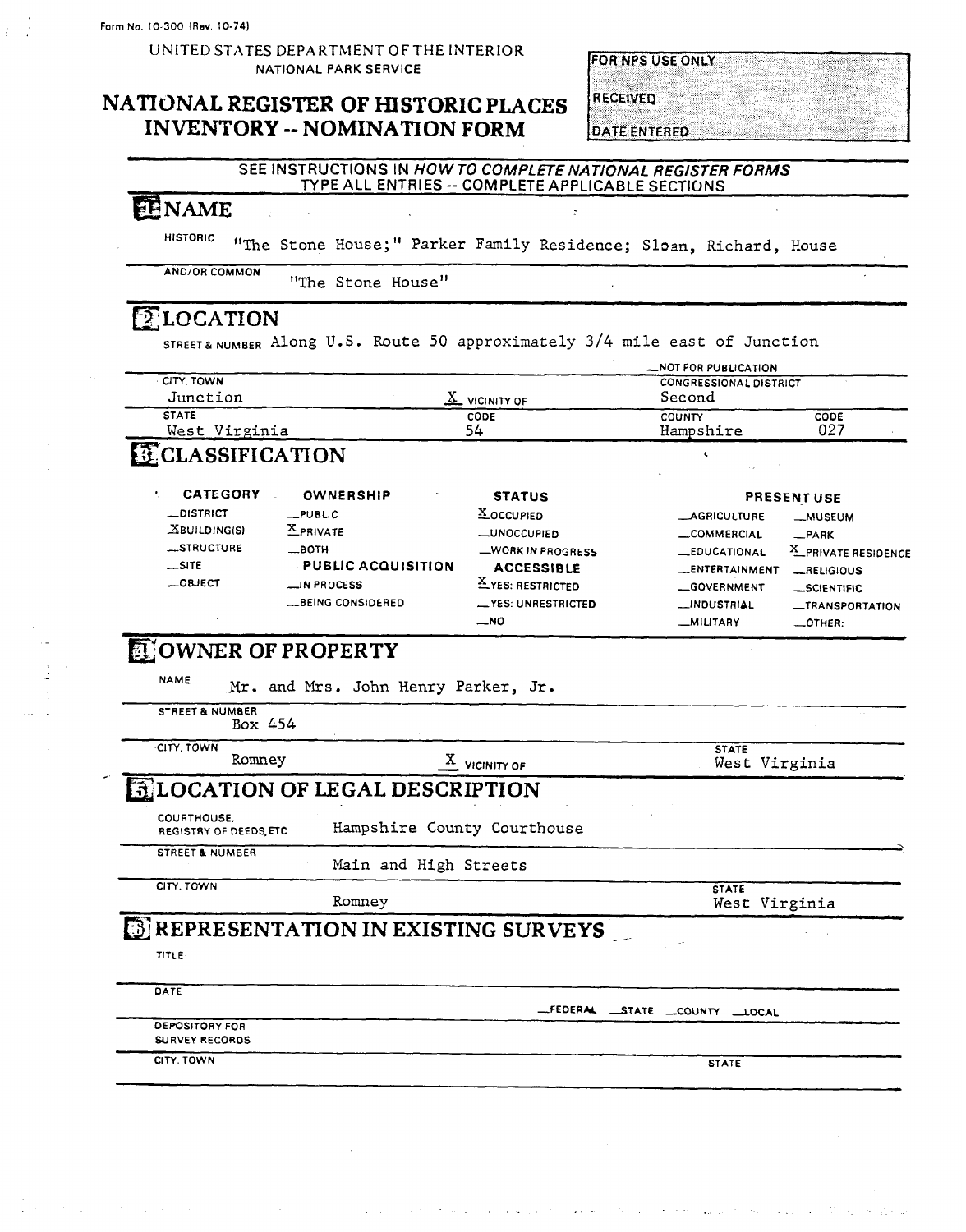# **B** DESCRIPTION

|                                          | <b>CONDITION</b>                                               | <b>CHECK ONE</b>       | <b>CHECK ONE</b>                        |       |
|------------------------------------------|----------------------------------------------------------------|------------------------|-----------------------------------------|-------|
| <b>_EXCELLENT</b><br>$X$ GOOD<br>$-FAIR$ | <b>DETERIORATED</b><br><b>RUINS</b><br>$\bullet$<br>_UNEXPOSED | __UNALTERED<br>ALTERED | $\frac{X}{Y}$ ORIGINAL SITE<br>$-MOVED$ | DATE. |

DESCRIBE THE **PRESENT** AND ORIGINAL (IF KNOWN) PHYSICAL APPEARANCE

"The Stone House" near Junction, Hampshire County, West Virginia, presently consists of the c. 1790 stone section facing **U.S.** Route 50 and a c. 1900 frame section which forms the leg of the "T"-shaped structure. The stone part is basically unchanged since con- . struction, but minor alterations were made when the frame part was added. Little alteration has been done on the latter.

The field stone front is rectangular in shape (approximately 45 feet long and 40 feet deep) with symmetry of design inherent (with minor exceptions in the basement). The north (front) elevation has three openings on first and second floors and one window in the west room of the basement. **As** throughout the stone section, second-floor windows are 6/9, double-hung sash while those on the first level are 9/1 (originally 9/9). Basement windows consist of two sliding panels each with 4/4-pane design. **A** high stone platform reaches to the level of the first floor on this elevation and supports a balustered porch. The front door has vertical boards on the outside with horizontal boards on the interior, and both it and the old back door (which leads into the frame area) have a four-sectioned, rectangular overlight.

East and west elevations are similar in design, but the west has a low door in the -basement with exterior porch and *a* small window toward the front of the first floor- - which was added after the frame addition was placed. The east had a door and small porch put on the north of the first floor about 1915. Both east and west sides house an interior chimney (brick has replaced stone-at the tops) with small,  $2/4$  windows to either side of it in the attic. The south (rear) elevation of the stone part is still intact as the north wall of the frame section, but a second-floor window has been removed from the center to provide an opening to the rear and the old back door serves as entrance to the first floor of this area.

The frame section has numerous windows and doors of various sizes and styles-; **A**  -------------------deep porch-completely-encircles this part on the east and south-and reaches to a threesided bay which has been placed on its west elevation. The frame section has numerous windows and doors of various sizes and styles. A<br>deep porch completely encircles this part on the east and south and reaches to a threesided bay which has been placed on its west elevation. The frame area is covered with<br>wooden shingles, and the entire house has a metal roof. --<br>On the interior, the addition houses dining room, kitchen, bath and sleeping

The old stone part contains two rooms on each floor. In the basement of the latter is the old kitchen and dining section on the west side. This includes a large fireplace,  $$ and the walls are about thirty-six inches thick (they taper to about" twelve inches in the attic). On the east side is a storage area. The first floor used to have bedrooms, but this is now used for living and sitting rooms. On this level only the east side originally had a fireplace (it was changed in design about 1915), but one has been opened in the west room during the twentieth century. The second floor contains two bedrooms, each with fireplace. The attic is open from east to west, and rafters (tied together with wooden pegs) still show markings of a series of letters and numbers which aided in correct placement of members when they were raised from the ground during construction. Most of the flooring in the stone section is original, as is much of the hardware on the doors.

There are presently several barns and storage areas on the property, including an old log smokehouse, but the most interesting is a large barn built in 1803. It **has**  widely spaced, unhewn logs on the interior and south side, and the remainder is enclosed in wooden framing.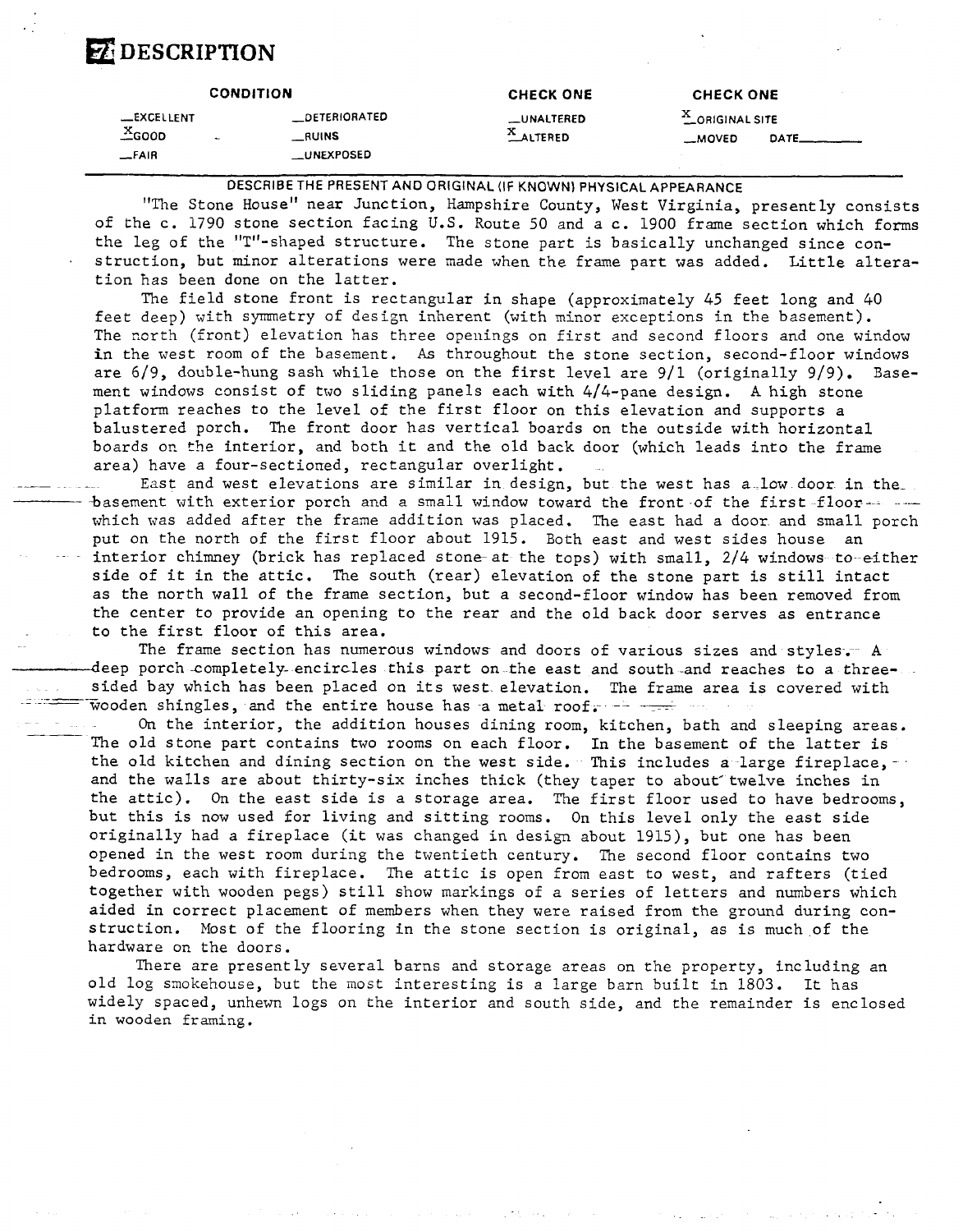# **BE SIGNIFICANCE**

#### **PERIOD**  -PREHISTORIC  $-1400-1499$  $-1500-1599$ -1 **600-** 1699 51 700-1 799 **X** 1800- 1899<br>-- <sup>1900-</sup> **AREAS OF SIGNIFICANCE** -- **CHECK AND JUSTlFf BELOW**  LARCHEOLOGY-PREHISTORIC LOMMUNITY PLANNING LANDSCAPE ARCHITECTURE ... RELIGION ARCHEOLOGY-HISTORIC -CONSERVATION , -LAW -SCIENCE -AGRICULTURE -ECONOMICS -LITERATURE -SCULPTURE XARCHITECTURE -EDUCATION X-MILITARY -SOCIAL/HUMANITARIAN ART -ENGINEERING -MUSIC -THEATER -COMMERCE -EXPLORATION/SETTLEMENT -PHILOSOPHY STRANSPORTATION -COMMUNICATIONS **51** NOUSTRY -POLITICS/GOVERNMENT -OTHER (SPECIFY) J NVENTION **SPECIFIC DATES c, 1790 BUILDER/ARCHITECT**

#### **STATEMENT OF SIGNIFICANCE**

"The Stone House," a large and finely built structure, was erected for Richard Sloan about 1790. He and his wife had decided to settle in Hampshire County, Virginia, and soon developed a family weaving industry centered around their lands just west of the county seat at Romney. The trade in woolens and linens must have been satisfactory locally, for the family of twelve continued in the business until near the middle of the nineteenth century before selling the property to three Parker brothers in 1854. Henceforth, the stone structure would be the center of a farm, but it would also see uses as a stage stop and polling place as well as become a source of goods for Federal troops who passed by during the Civil War.

Richard Sloan had come to the United States shortly after the Revolutionary War from Ireland where his family had settled after leaving Scotland. He was at first indentured to a David Van Horn in Philadelphia in order to work off payment of his passage, but he soon ran away with Charlotte, daughter of Van Horn. After marriage and a short stay in Baltimore, the Sloans moved on to Romney in Hampshire County, Virginia, and constructed the house which still stands as evidence of a well-built country dwelling of the day and place.

Their home was made of locally available materials and must have been quite large for the time. The approximately 40 feet by 45 feet structure was interestingly designed so as to taper in the wall from a nearly *36* inch thickness at rhe base to only 12 inches at the top. The basement and both main floors each had two rooms, and the attic was an open and usable area.

The great size of the house was fortunate for Richard and Charlotte, for it could provide sufficient space for their ten children (six boys and four girls) and room to accommodate the many steps in the production of woven goods. Until they were able to erect a separate loom house, the entire process was accomplished in the structure. **The** family probably raised their own sheep and grew some flax or obtained the raw wool and flax from nearby residents. Most of their products were sold locally, and the present occupants retain several coverlets of fine quality and design which were produced by the Sloans.

Tradition in the family maintains that only James, youngest son of Richard and Charlotte, married. He was chosen for this because he "won" a straw-drawing contest, and he and his wife ran the household while most of the others kept to their weaving business. Two of Richard's sons, Tom and John, apparently extended the family's interests to the military and politics, for one is said to have held a position of rank during the War of 1812 and the other served as a justice and sheriff in Hampshire County.

The Sloans sold the property to three Parker brothers in 1854 for \$4000, and it has remained in this family's possession to this day. During the Civil War, the Parkers, as most area residents, were Southern sympathizers. Although their property was not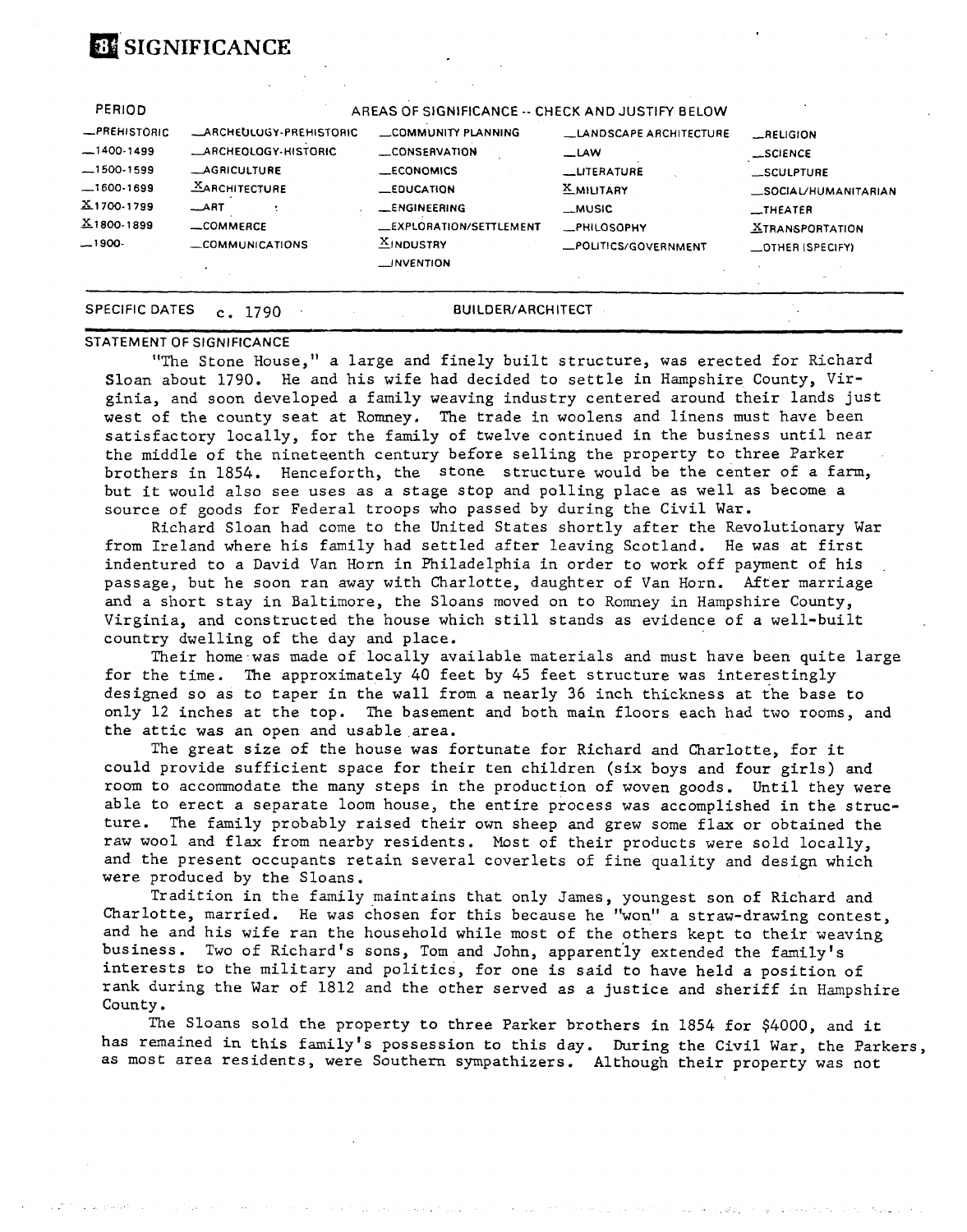### UNITED **STATES** DEPARTMENT **OF THE INTERIOR NATIONAL PARK SERVICE**

### **NATIONAL REGISTER OF HISTORIC PLACES INVENTORY** -- **NOMINATION FORM**

| FOR NPS USE ONLY   |  |  |
|--------------------|--|--|
| <b>IRECEIVED</b>   |  |  |
| <b>ITE ENTERED</b> |  |  |

**CONTINUATION SHEET THEM NUMBER PAGE ONE** 

8. SIGNIFICANCE (continued)

destroyed, the place was visited by Federal troops on several occasions, and they took various supplies and ransacked the house. Vhatever was appropriated was apparently later paid for, however, and bills still exist showing the "purchase" of \$162.45 worth of goods for parts of the years 1862, 1863 and 1864.

The Stone House was a stage stop along the Northwestern Turnpike (U.S. Route 50) and the local route from Romney to Moorefield and Petersburg from about the time of the Civil War until the coming of the railroad around 1910. Many would rest here and have a meal in the basement kitchen-dining area while feeding and watering their horses or stock. The Parkers also maintained a toll house on the turnpike at the crossing - - --of the Soutk-Branch of- the Potomac- River--about three miles to \_the east.. . Since that- - The Stone House was a stage stop along the Northwestern Turnpike (U.S. Route 50)<br>and the local route from Romney to Moorefield and Petersburg from about the time of<br>the Civil War until the coming of the railroad around 191 to use simply as the farmhouse intended, with occasional service since about 1900 as the local polling place. - . . -.

9. MAJOR BIBLIOGRAPHICAL REFERENCES (continued)

Interview, Elizabeth Sloan Williams with James E. Harding, Research Analyst, West Virginia Antiquities Commission, April 3, 1975. Information on file at the<br>West Virginia Antiquities Commission, Old Mountainlair, West Virginia Univer-<br>Maxwell. Hu and H.L. Swisher. History of Hampshire County West Virgin

- - Maxwell, Hu and **H.L.** Swisher. History of Hampshire County, West Virginia. Morgantown, W.Va. : **A.** Brown Boughner, 1897. (pp. 272-79)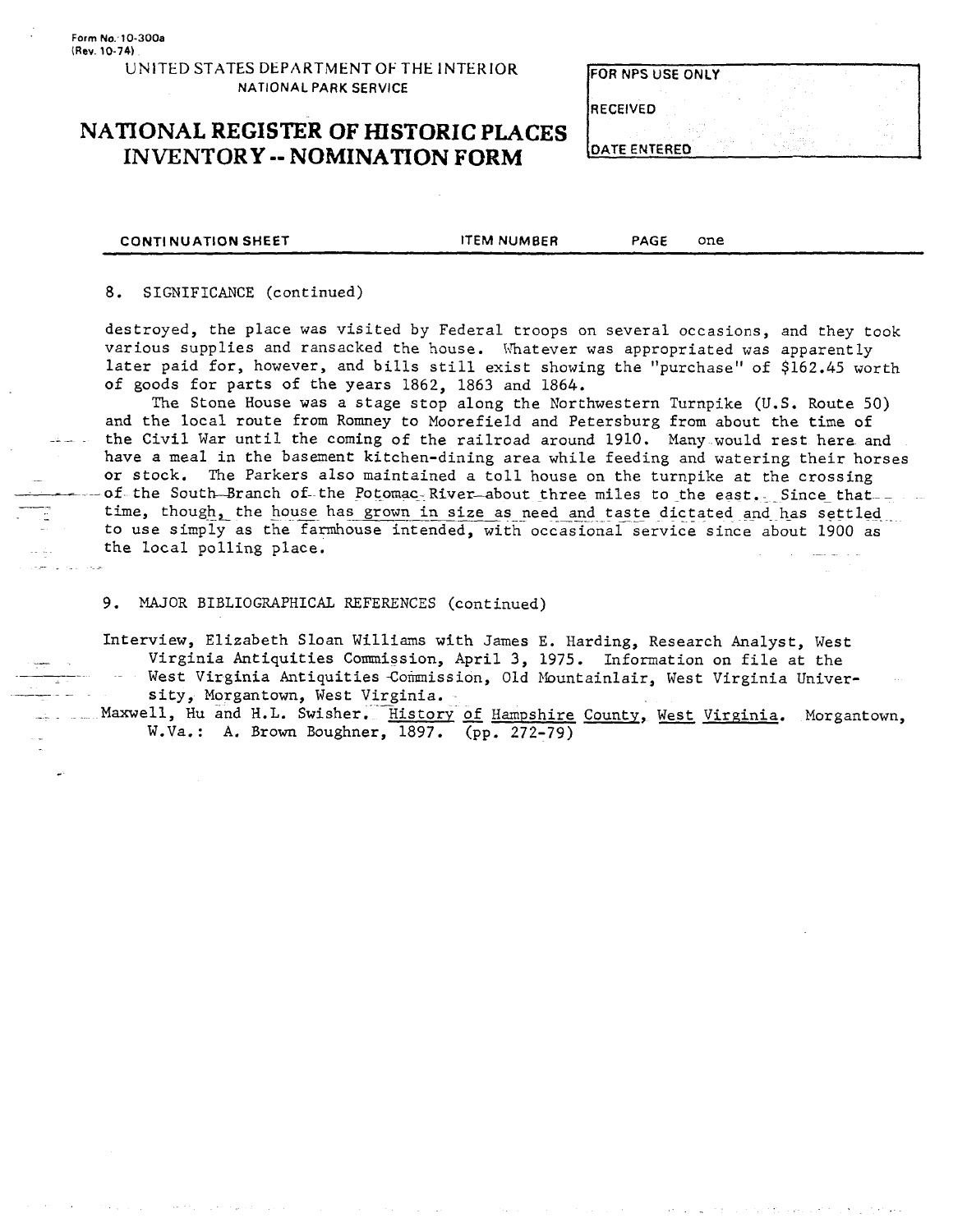### *MAJOR BIBLIOGRAPHICAL REFERENCES*

Documents (Payment notes of Federal troops, land sale receipt, personal letters) in the possession of Mrs. John Henry Parker, Jr., **Box** 454, Romney, West Virginia. Interview, Ruth Parker and David Parker with James E. Harding, Research Analyst, West Virginia Antiquities Commission, April **3,** 1975. Information on file at the West Virginia Antiquities Commission, Old Mountainlair, West virginia University, Morgantown, West Virginia.

| <b>IDGEOGRAPHICAL DATA</b>                                                                                                      |                                                                  | Latitude:     | $39^\circ$<br>18 <sup>1</sup>              | 44.1"           |
|---------------------------------------------------------------------------------------------------------------------------------|------------------------------------------------------------------|---------------|--------------------------------------------|-----------------|
| ACREAGE OF NOMINATED PROPERTY                                                                                                   | $1\frac{1}{2}$ acres                                             |               | Longitude: 78 <sup>0</sup><br>$50^{\circ}$ | 58.7"           |
| UTM REFERENCES                                                                                                                  |                                                                  |               |                                            |                 |
| A[17] [6]854.20<br>ZONE EASTING<br>c                                                                                            | [4,315,315,0,0]<br><b>NORTHING</b>                               | ZONE<br>D     | EASTING                                    | <b>NORTHING</b> |
| <b>VERBAL BOUNDARY DESCRIPTION</b>                                                                                              |                                                                  |               |                                            |                 |
|                                                                                                                                 |                                                                  |               |                                            |                 |
|                                                                                                                                 |                                                                  |               |                                            |                 |
|                                                                                                                                 |                                                                  |               |                                            |                 |
| LIST ALL STATES AND COUNTIES FOR PROPERTIES OVERLAPPING STATE OR COUNTY BOUNDARIES                                              |                                                                  |               |                                            |                 |
| <b>STATE</b>                                                                                                                    | <b>CODE</b>                                                      | <b>COUNTY</b> |                                            | CODE            |
| <b>STATE</b>                                                                                                                    | CODE                                                             | COUNTY        |                                            | CODE            |
| James E. Harding, Research Analyst<br><b>ORGANIZATION</b><br>West Virginia Antiquities Commission                               |                                                                  |               | DATE<br>April 15, 1975                     |                 |
|                                                                                                                                 |                                                                  |               |                                            |                 |
| <b>STREET &amp; NUMBER</b><br>Old Mountainlair, West Virginia University                                                        |                                                                  |               | <b>TELEPHONE</b><br>(304)                  | $292 - 1527$    |
| CITY OR TOWN<br>Morgantown                                                                                                      |                                                                  |               | <b>STATE</b><br>West Virginia              |                 |
| <b>IZSTATE HISTORIC PRESERVATION OFFICER CERTIFICATION</b>                                                                      |                                                                  |               |                                            |                 |
|                                                                                                                                 | THE EVALUATED SIGNIFICANCE OF THIS PROPERTY WITHIN THE STATE IS: |               |                                            |                 |
| NATIONAL                                                                                                                        | STATE                                                            |               | LOCAL                                      |                 |
| As the designated State Historic Preservation Officer for the National Historic Preservation Aut of 1966 (Public Law 89-665). I |                                                                  |               |                                            |                 |
| hereby nominate this property for inclusion in the National Register and certify that it has been evaluated according to the    |                                                                  |               |                                            |                 |
| criteria and procedures set forth by the National Park Service.                                                                 |                                                                  |               |                                            |                 |
| FEDERAL REPRESENTATIVE SIGNATURE                                                                                                |                                                                  |               |                                            |                 |
| TITLE West Virginia State Historic Preservation Officer                                                                         |                                                                  |               | DATE                                       | May 12, 1975    |
| FOR NPS USE ONLY<br>I HEREBY CERTIFY THAT THIS PROPERTY IS INCLUDED IN THE NATIONAL REGISTER                                    |                                                                  |               |                                            |                 |
| DIRECTOR, OFFICE OF ARCHEOLOGY AND HISTORIC PRESERVATION                                                                        |                                                                  |               | DATE                                       |                 |
| <b>ATTEST:</b><br><b>KEEPER OF THE NATIONAL REGISTER</b>                                                                        |                                                                  |               | DATE                                       |                 |
|                                                                                                                                 |                                                                  |               |                                            |                 |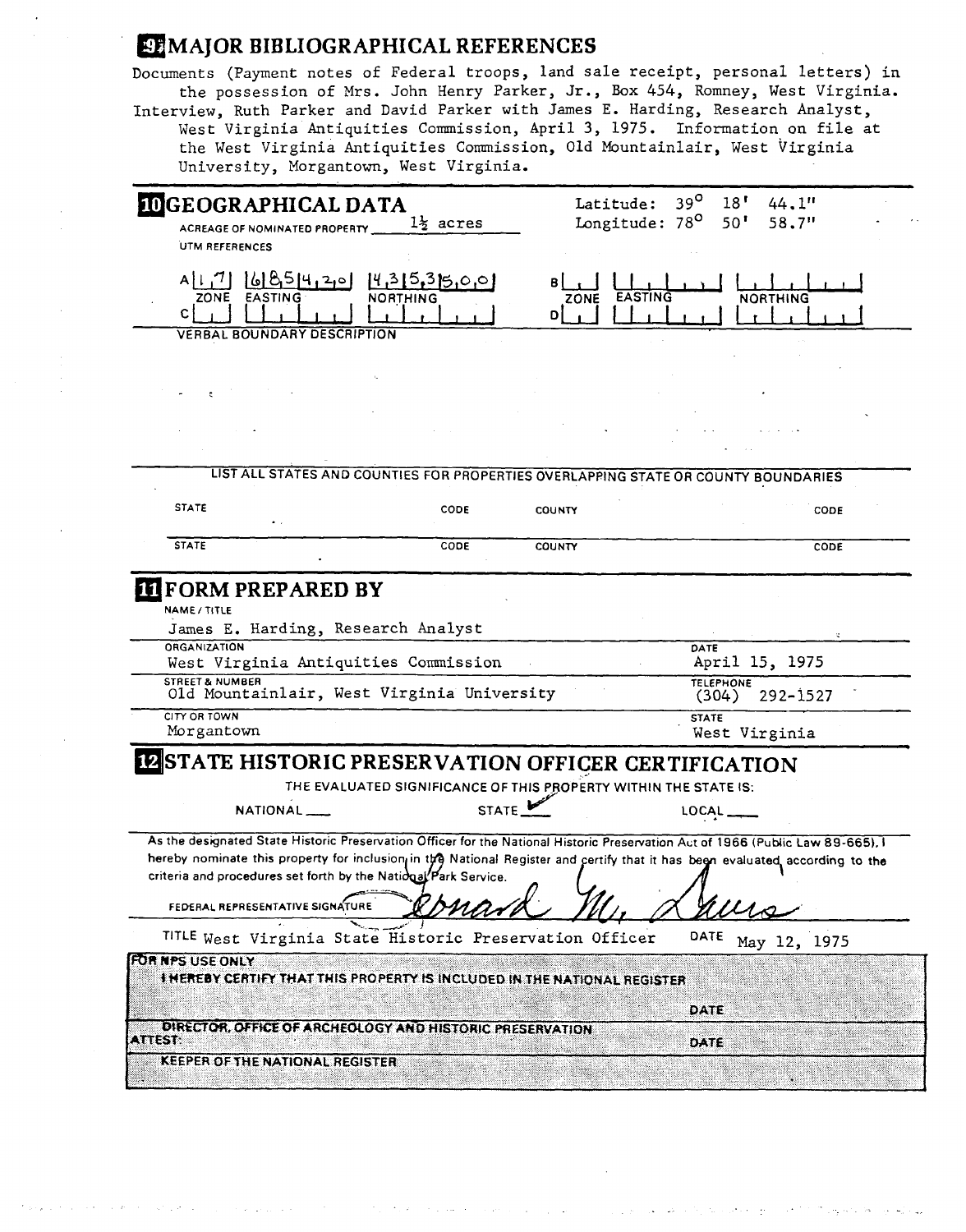

THE STINE HOUSE" HAMPSFINE COUNTY WEST VIRGINIA  $39°/8'44.1''$  $78°50'58.7''$ 

#### **Form No. 10-301 (Rev. 10-74)**

UNITED STATES DEPARTMENT OF THE INTERIOR **NATIONAL PARK SERVICE** 

# - **NATIONAL REGISTER OF HISTORIC PLACES PROPERTY MAP FORM**

| <b>FOR NPS USE ONLY</b> |  |  |  |  |
|-------------------------|--|--|--|--|
|                         |  |  |  |  |
| RECEIVED                |  |  |  |  |
|                         |  |  |  |  |
|                         |  |  |  |  |
|                         |  |  |  |  |
| DATE ENTERED            |  |  |  |  |

SEE INSTRUCTIONS IN HOW TO COMPLETE NATIONAL REGISTER FORMS TYPE ALL ENTRIES -- ENCLOSE WITH MAP

### **D** NAME

**STORIC** <sup>"HTh</sup>e Stone House;" Parker Family Residence; Slove Richard, House AND/OR COMMON **ANDIA AND STONE HOUSE;** "PATKET PAMILY RESIDENCE; SLOAN, KICHATD, HOUSE<br>AD/OR COMMON TITHE STONE House!

**3. UTM REFERENCES** 

| $\boxed{2}$ LOCATION                                                                                                       |                 |                     |                               |
|----------------------------------------------------------------------------------------------------------------------------|-----------------|---------------------|-------------------------------|
| CITY, TOWN<br>Junction                                                                                                     | $X$ vicinity of | COUNTY<br>Hampshire | <b>STATE</b><br>West Virginia |
| $\boxed{3}$ MAP REFERENCE<br>SOURCE U.S. Geological Survey<br>Keyser, W.Va.-Md., 15' Quadrangle<br>1:62500<br><b>SCALE</b> | 1920<br>DATE    |                     |                               |
| <b>ED REQUIREMENTS</b><br>TO BE INCLUDED ON ALL MAPS<br>1. PROPERTY BOUNDARIES<br>2 NORTH ARROW                            |                 |                     |                               |

 $INT:2427 - 74$